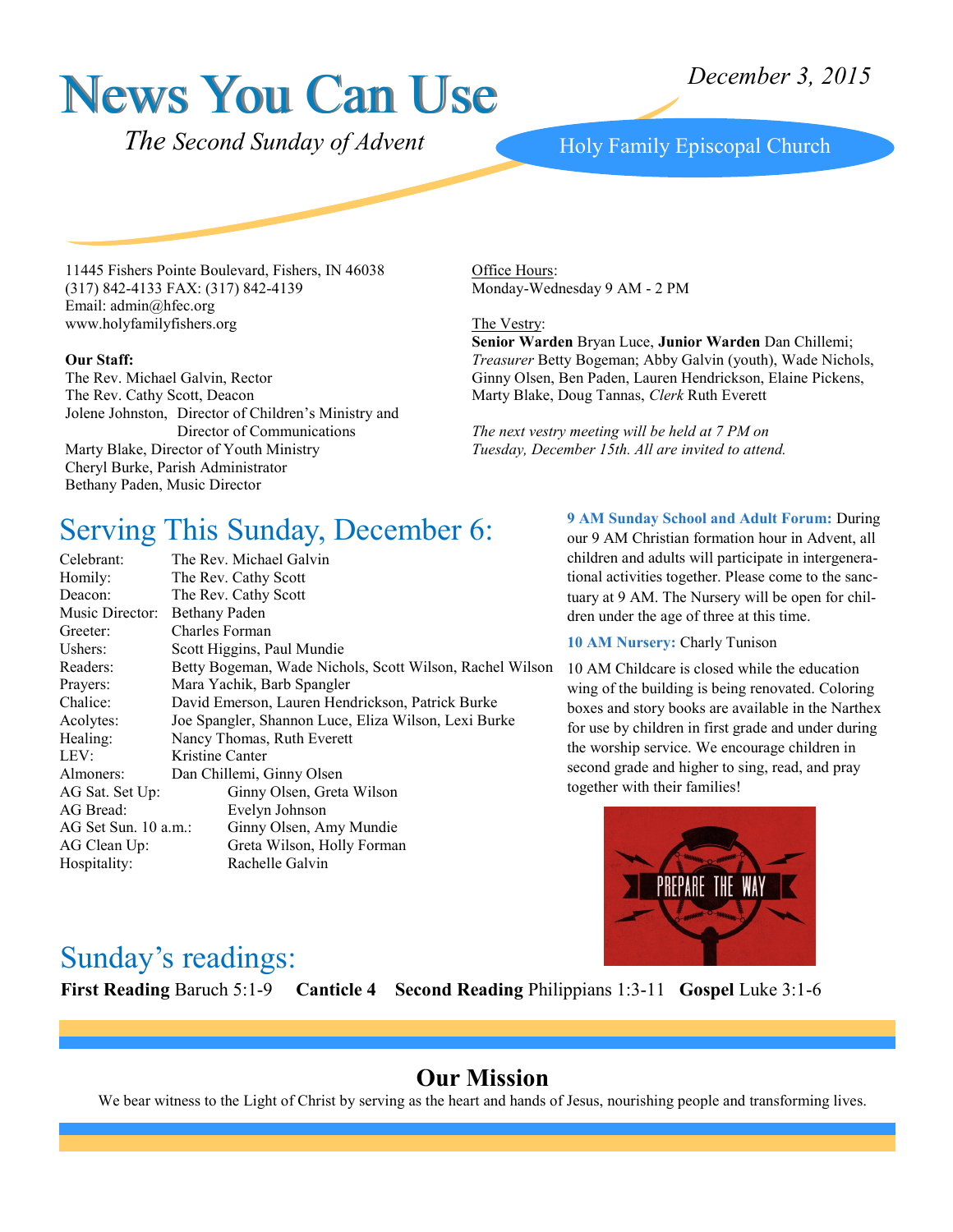

### Celebration of Life Service

Please join us for the Joe Lungren Celebration of Life Service. Visitation will be held Monday, December 7th in the Narthex at Holy Family beginning at 10 AM. The service with Eucharist will begin at 11 AM in the Sanctuary. If you can help provide food at the visitation, please contact Nancy Thomas or the church office. admin@hfec.org Please keep Joe's wife Mary Esther and the entire family in your prayers.



### Worship and Feast Days

**Christmas Eve Music:** We are looking for talented members of our youth to provide sacred music during our 5 PM Children's Service on Christmas Eve. An accompanist is available for vocalists or instrumentalists. Piano or other instrumental selections are also welcome. If you are interested in sharing your talent, please contact Cheryl Burke in the church office by Dec. 9th. Please note that in order to avoid duplications, we do ask you to provide the name of the piece and the composer/arranger as soon as possible.

#### Christian Education



**Advent For All!** Please join us at 9:00 AM this Sunday for an intergenerational program titled The Twelve Ways of Giving. Our talented Youth Group members will begin with a festive musical presentation. This will be an interactive program that will be appropriate for all ages. Our photo booth will also be available in the Narthex with this week's Advent word: LOVE.

**Youth Group Meeting:** Youth group members and teachers will be gathering for fellowship and lessons on December 6th from 6:30 PM-8:00 PM. We will be meeting at the Delaware Township government center during our parish expansion construction. We will be meeting every other week until usable space is available at HFEC. Please see Marty Blake for more information.

**Youth Group Exchange Program:** Your input is needed! Holy Family was selected to participate in the Youth Ministry Grant Initiative (YMGI) from the Center For Congregations (CFC). With this funding, Holy Family is developing a Youth Group Exchange Program with Anglican youth from another culture. Youth visiting Fishers will live out the outreach mission of Holy Family by working side by side in a week long mission project in central Indiana. You are invited to participate in one of the three upcoming discussion groups to learn about the program and help the committee develop the "reverse mission trip" portion of the program. Interested adults are asked to select one the following discussion groups to attend. The youth are having separate discussions. The meetings will be held at the Galvin home, and adult beverages and appetizers will be served. Wednesday Dec. 9th, 6-8 PM ; Friday Dec. 11th, 6-8 PM; Sunday Dec 13th, 1-3 PM. Additional information can be found **[HERE](http://www.holyfamilyfishers.org/ymgi-youth-group-exchange/)**.

### Outreach Opportunities

**Angel Tree Month:** Angel Tree tags are still available. Please return unwrapped items with their Angel Tree tags by Sunday, December 13th. Bless your generosity!

### Thanks Be to God

- Bryan Luce and Stephen Canter for assembling our Advent photo booth
- Susan Crouch for folding bulletins each week